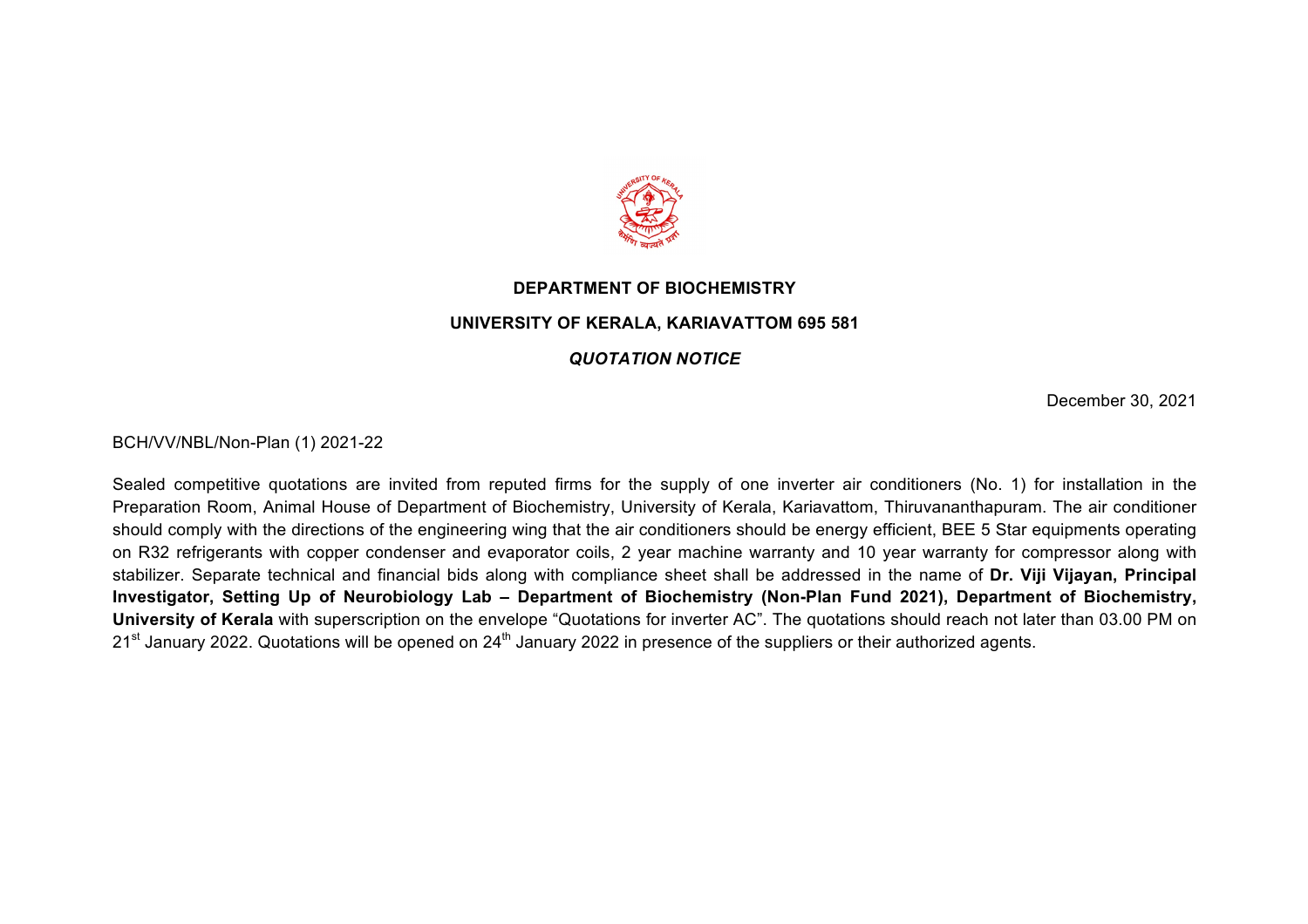| <b>Technical Parameters</b>                                                                                                                                                               |                                  |  |
|-------------------------------------------------------------------------------------------------------------------------------------------------------------------------------------------|----------------------------------|--|
| Technology of AC                                                                                                                                                                          | Inverter AC (Variable Speed)     |  |
| Nominal cooling capacity (Ton) (1 ton =12000BTU)                                                                                                                                          | $2.0$ Ton                        |  |
| <b>Eco-Friendly Refrigerant</b>                                                                                                                                                           | Yes                              |  |
| <b>Refrigerant Type</b>                                                                                                                                                                   | <b>R32</b>                       |  |
| <b>Compressor Type</b>                                                                                                                                                                    | <b>High EER Twin Rotary-BLDC</b> |  |
| Coil Material (Evaporator)                                                                                                                                                                | Copper                           |  |
| Coil Material (Condenser)                                                                                                                                                                 | Copper                           |  |
| <b>Performance</b>                                                                                                                                                                        |                                  |  |
| <b>BEE Star Rating</b>                                                                                                                                                                    | 5                                |  |
| Rated Cooling Capacity in Watt (W) as per BEE star<br>label                                                                                                                               | 6100                             |  |
| Rated ISEER value (Wh/Wh) as per BEE star label                                                                                                                                           | minimum-5                        |  |
| <b>General Parameters</b>                                                                                                                                                                 |                                  |  |
| <b>Input Power Supply</b>                                                                                                                                                                 | 230 V AC (+/- 10%), 50 Hz AC     |  |
| Connecting Pipe length (meter) with properly insulated<br>with 10 mm thick closed cell Class 'O' elastomeric<br>nitrile rubberized foam sleeve insulation in weather<br>proof teflon tape | 3 Mtr                            |  |
| <b>Material of Air Filter</b>                                                                                                                                                             | <b>Synthetic Fiber</b>           |  |
| Reusable Air Filter                                                                                                                                                                       | Yes                              |  |
| Noise Level                                                                                                                                                                               | As per IS:1391 Latest            |  |
| <b>General Features</b>                                                                                                                                                                   |                                  |  |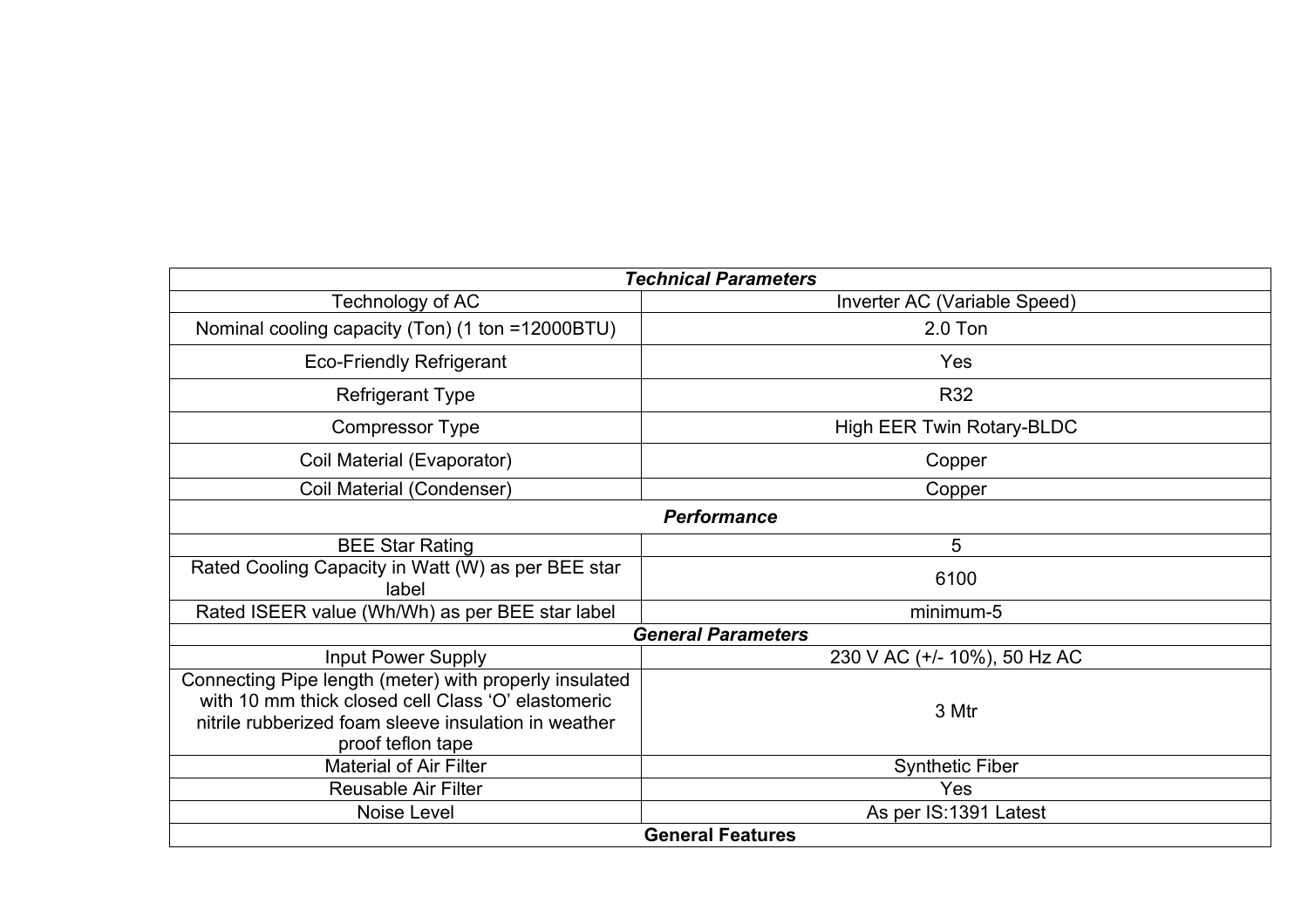| <b>AC Modes</b>                                          | Turbo Mode, Dehumidification Mode, Power Saving Mode, Auto Clean<br>Mode, Self Diagnosis Mode |  |
|----------------------------------------------------------|-----------------------------------------------------------------------------------------------|--|
| <b>Remote Control Features</b>                           | Timer, Child Lock, Night Glow Buttons                                                         |  |
| <b>Additional Features</b>                               | Anti Bacteria Filter, Sleep, Auto Off, Auto Restart, Indoor Temperature                       |  |
|                                                          | Indicator, Dust Filter, Auto Air Swing, Virus Deactivation Technology                         |  |
| <b>Mandatory Marking</b>                                 | Manufacturer Name, Address, Model, Size, Type, Name and Quality of                            |  |
|                                                          | refrigerant, Rated Voltage, Phase, Rated Frequency, Nominal Cooling                           |  |
|                                                          | Capacity, Power Consumption at rated conditions, Nominal Current at                           |  |
|                                                          | rated conditions, Month and Batch of Manufacture                                              |  |
| <b>Accessories</b>                                       |                                                                                               |  |
| Accessories inclusive in the scope of Power Supply       | Installation Kit, 2 No. emote Cell, Manual, Remote                                            |  |
| <b>ODU Mounting Stand</b>                                | Power Coated ODU Mounting Stand                                                               |  |
| <b>Warranty/Service</b>                                  |                                                                                               |  |
| <b>AC Machine Warranty</b>                               | 2 year                                                                                        |  |
| <b>Compressor Warranty</b>                               | 10 year                                                                                       |  |
| <b>Installation</b>                                      |                                                                                               |  |
| Installation                                             | <b>Standard Installation</b>                                                                  |  |
| <b>Free Services</b>                                     | As per OEM Standards                                                                          |  |
| <b>Standards</b>                                         |                                                                                               |  |
| Conformity to Indian Standard                            | As Per IS 1391 (Latest) part 2 for Room Air Conditioners                                      |  |
| Conformity to other Standards                            | IEC 60335-2-40                                                                                |  |
| Availability of BIS Certification                        | Yes                                                                                           |  |
| Green Room Air Conditioner Compliant                     | Green AC -                                                                                    |  |
|                                                          |                                                                                               |  |
| <b>Company Certification</b>                             | ISO 14001 (EMS- Environmental Management System)                                              |  |
|                                                          |                                                                                               |  |
| <b>Additional Work Required</b>                          | Fixing of Voltage Stabilizer, Masonry work for piping, Additional drain                       |  |
|                                                          | pipe, Additional copper pipe, Additional wire, Grill cutting / Core cutting                   |  |
| Supply and providing 25 mm PVC pipe on wall as drain     |                                                                                               |  |
| pipe for AC unit with all required accessories including | 20 m                                                                                          |  |
| cutting and making good walls, colour washing etc. as    |                                                                                               |  |